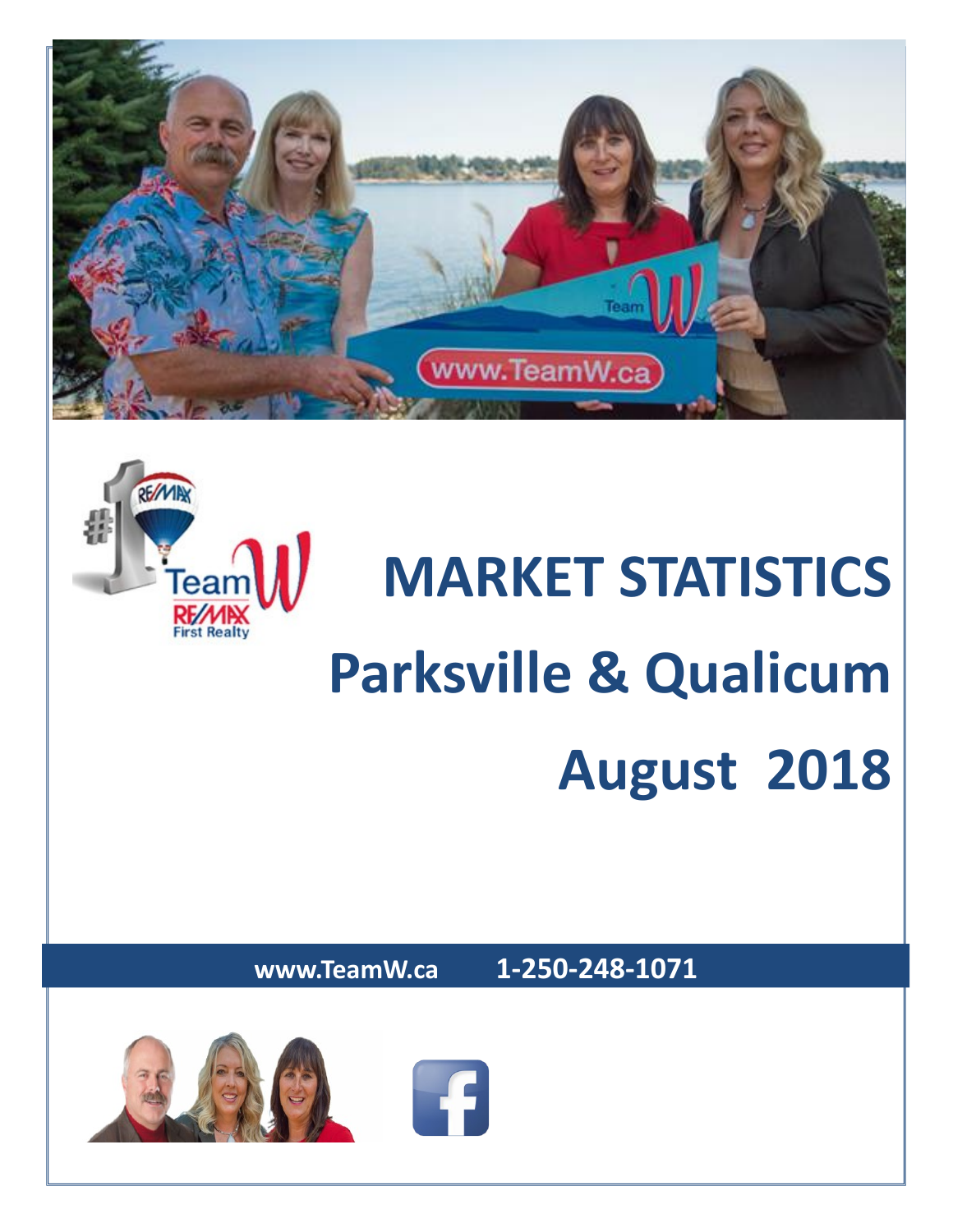#### **August Market Conditions**

The end of August real estate statistics for the Greater Parksville Qualicum Beach area have been recently released by the Vancouver Island Real Estate Board (VIREB) and indicates maybe the decline in the number of sale is behind us. In August 2018 versus August 2017 there were 6% more Single Family Homes sold (67 versus 63). This is a significant difference than a 30% decrease in July.

The average time on the market has effectively stayed the same at 23 days on average to sell. However the active inventory is significantly higher than August 2017, up 50% (198 versus 132). However the average sale price still remains stronger by 3% at \$604,254.

If we look at the changes in a broader scope and compare the first 8 months of 2018 to the same period in 2017 we will find the following:

- 21% decrease in Number of sales, 464 vs 589
- 16% increase in Average sale price, \$618,924 vs \$532,386
- 18% increase in Median sale price, \$579,000 vs \$ \$490,000

The market is shifting to a more balanced market and the urgency to purchase has decreased. Values are remaining fairly consistent and is no longer rising versus previous months in the year. Therefore it is critical to be price sensitive when listing your home.

If you would like further information, or wish to discuss your particular situation contact TeamW and we would be pleased to assist you.

### *Make it a Great Day!*



Rudi, Susie and Karen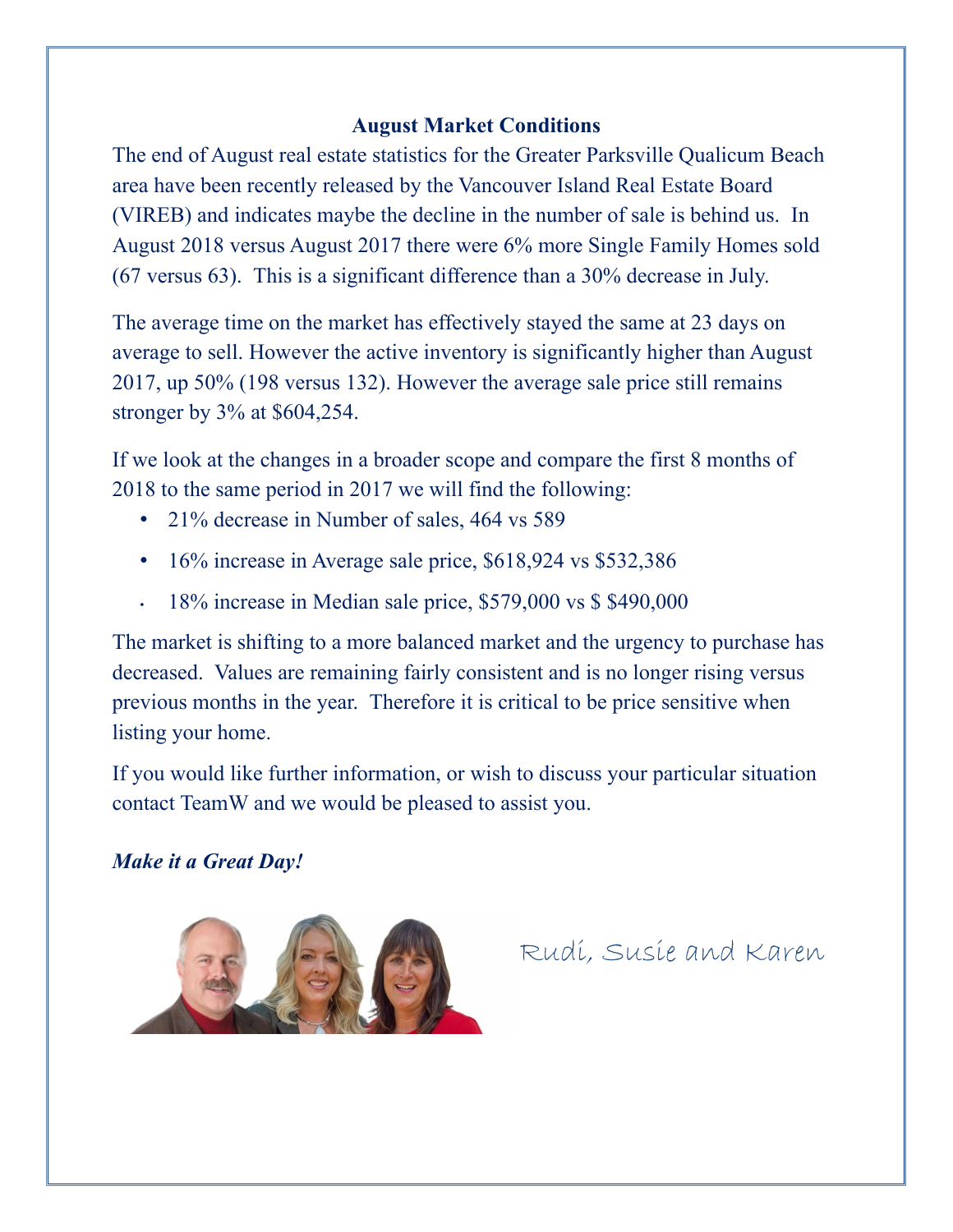# **Parksville / Qualicum as at August 31, 2018**

### **Cumulative Residential Average Single Family Sale Price**



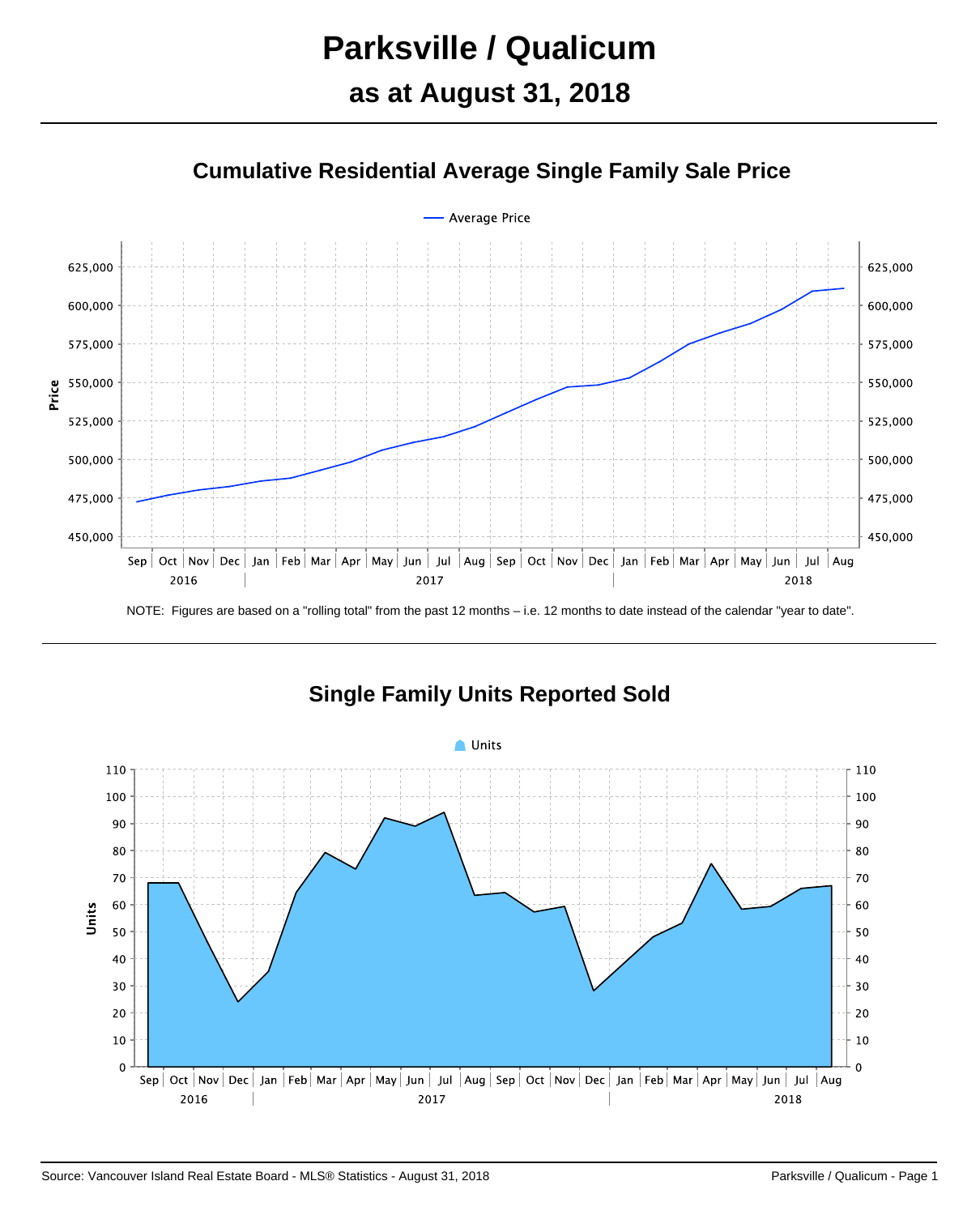# **Comparative Activity by Property Type**

| This Year<br>Last Year<br>This Year<br>Last Year<br>% Change                                           |          |
|--------------------------------------------------------------------------------------------------------|----------|
|                                                                                                        | % Change |
| Lots                                                                                                   |          |
| $-50%$<br><b>Units Listed</b><br>8<br>61<br>75<br>4                                                    | $-19%$   |
| $\boldsymbol{0}$<br>$\overline{2}$<br>$-100%$<br>29<br>50<br><b>Units Reported Sold</b>                | $-42%$   |
| 0%<br>25%<br>48%<br>67%<br>Sell/List Ratio                                                             |          |
| \$0<br><b>Reported Sales Dollars</b><br>\$693,000<br>$-100%$<br>\$7,174,275<br>\$12,582,200            | $-43%$   |
| Average Sell Price / Unit<br>\$346,500<br>\$247,389<br>\$251,644                                       | $-2%$    |
| <b>Median Sell Price</b><br>\$230,000                                                                  |          |
| 93%<br>96%<br>Sell Price / List Price<br>96%                                                           |          |
| Days to Sell<br>45<br>79<br>39                                                                         | $-51%$   |
| 20<br>23<br><b>Active Listings</b>                                                                     |          |
|                                                                                                        |          |
| <b>Single Family</b>                                                                                   |          |
| <b>Units Listed</b><br>117<br>95<br>23%<br>1,005<br>1,041                                              | 4%       |
| 67<br>63<br>6%<br>672<br>795<br><b>Units Reported Sold</b>                                             | $-15%$   |
| 65%<br>Sell/List Ratio<br>57%<br>66%<br>79%                                                            |          |
| <b>Reported Sales Dollars</b><br>\$40,484,999<br>\$36,823,006<br>10%<br>\$410,662,593<br>\$414,467,227 | $-1%$    |
| 3%<br>Average Sell Price / Unit<br>\$604,254<br>\$584,492<br>\$611,105<br>\$521,342                    | 17%      |
| <b>Median Sell Price</b><br>\$585,000<br>\$570,000                                                     |          |
| Sell Price / List Price<br>98%<br>98%<br>98%<br>98%                                                    |          |
| 23<br>24<br>$-7%$<br>25<br>28<br>Days to Sell                                                          | $-11%$   |
| 198<br>132<br><b>Active Listings</b>                                                                   |          |
| <b>Condos (Apt)</b>                                                                                    |          |
| <b>Units Listed</b><br>14<br>19<br>$-26%$<br>164<br>192                                                | $-15%$   |
| 5<br>13<br>$-62%$<br>105<br>121<br><b>Units Reported Sold</b>                                          | $-13%$   |
| 68%<br>63%<br>Sell/List Ratio<br>36%<br>64%                                                            |          |
| <b>Reported Sales Dollars</b><br>\$1,731,300<br>\$3,474,900<br>$-50%$<br>\$29,175,700<br>\$30,352,788  | $-4%$    |
| Average Sell Price / Unit<br>30%<br>\$346,260<br>\$267,300<br>\$277,864<br>\$250,849                   | 11%      |
| <b>Median Sell Price</b><br>\$350,000<br>\$288,000                                                     |          |
| Sell Price / List Price<br>96%<br>95%<br>93%<br>95%                                                    |          |
| 42<br>56<br>$-25%$<br>59<br>45<br>Days to Sell                                                         | 31%      |
| 45<br>63<br><b>Active Listings</b>                                                                     |          |
| <b>Condos (Patio)</b>                                                                                  |          |
| $-50%$<br>6<br>12<br>149<br>129<br><b>Units Listed</b>                                                 | 16%      |
| 8<br>11<br>108<br>117<br><b>Units Reported Sold</b><br>$-27%$                                          | $-8%$    |
| 91%<br>Sell/List Ratio<br>133%<br>92%<br>72%                                                           |          |
| <b>Reported Sales Dollars</b><br>\$2,965,000<br>\$3,549,000<br>$-16%$<br>\$47,349,178<br>\$42,181,400  | 12%      |
| Average Sell Price / Unit<br>\$370,625<br>\$322,636<br>15%<br>\$438,418<br>\$360,525                   | 22%      |
| <b>Median Sell Price</b><br>\$415,000<br>\$421,900                                                     |          |
| Sell Price / List Price<br>100%<br>99%<br>99%<br>98%                                                   |          |
| 46<br>22<br>111%<br>19<br>20<br>Days to Sell                                                           | $-3%$    |
| 28<br>15<br><b>Active Listings</b>                                                                     |          |
| <b>Condos (Twnhse)</b>                                                                                 |          |
| <b>Units Listed</b><br>5<br>7<br>$-29%$<br>85<br>90                                                    | $-6%$    |
| 5<br><b>Units Reported Sold</b><br>10<br>$-50%$<br>59<br>75                                            | $-21%$   |
| Sell/List Ratio<br>100%<br>143%<br>69%<br>83%                                                          |          |
| <b>Reported Sales Dollars</b><br>\$2,847,500<br>\$4,549,900<br>$-37%$<br>\$28,546,305<br>\$29,970,200  | $-5%$    |
| \$454,990<br>25%<br>Average Sell Price / Unit<br>\$569,500<br>\$483,836<br>\$399,603                   | 21%      |
| <b>Median Sell Price</b><br>\$597,500<br>\$465,000                                                     |          |
| Sell Price / List Price<br>91%<br>97%<br>98%<br>98%                                                    |          |
| Days to Sell<br>78<br>32<br>144%<br>35<br>30                                                           | $-14%$   |
| 22<br>13<br><b>Active Listings</b>                                                                     |          |

**PLEASE NOTE: SINGLE FAMILY** property does NOT INCLUDE acreage with house, condominiums, duplex/triplex, mobile homes/on pad, single family waterfront or single family strata. **LOTS** do NOT INCLUDE acreage or waterfront acreage.